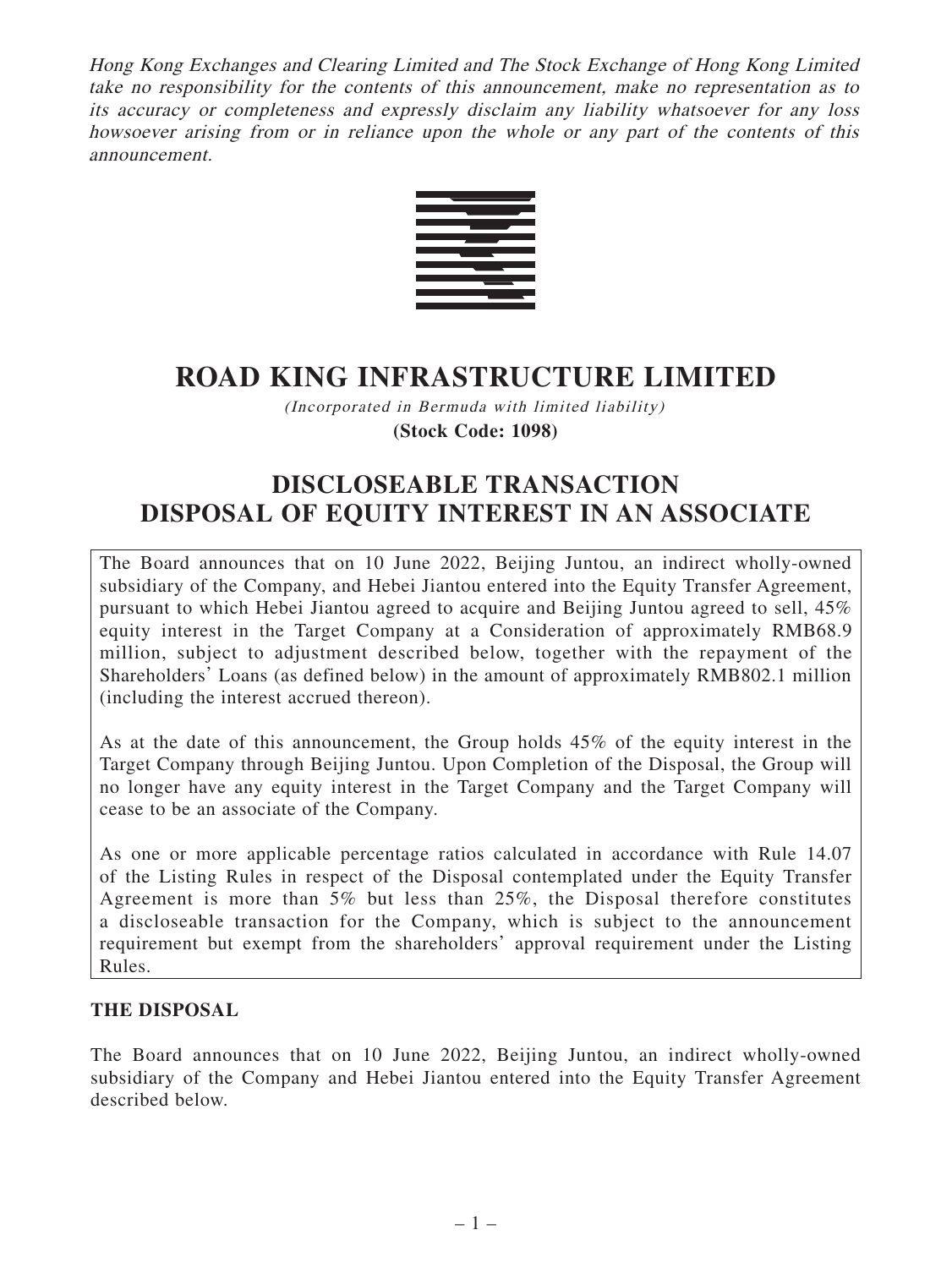#### **EQUITY TRANSFER AGREEMENT**

#### Date: 10 June 2022

- Parties: (1) Beijing Juntou (as the vendor), an indirect wholly-owned subsidiary of the Company. Its principal business is to develop residential properties in the PRC.
	- (2) Hebei Jiantou (as the purchaser), a company established in the PRC with limited liability. It is principally engaged in business related to, among other things, property development and urbanisation projects in the PRC.

According to publicly available information, Hebei Jiantou is wholly-owned by Hebei Construction which in turn is wholly-owned by 河北省人民政府國有資 產監督管理委員會 (State-owned Assets Supervision and Administration Commission of the People's Government of Hebei Province). To the best of the Directors' knowledge, information and belief after making all reasonable enquiries, Hebei Jiantou, Hebei Construction and their ultimate beneficial owners are Independent Third Parties.

(3) The Target Company and the Target Co Subsidiaries.

The Target Company is owned as to 45%, 35% and 20% by Beijing Juntou, Hebei Jiantou and Hebei Construction, respectively. Further particulars of the Target Company are set out under "Information on The Target Company" below.

To the best of the Directors' knowledge, information and belief after making all reasonable enquiries, the ultimate beneficial owners of the Target Co Subsidiaries (other than members of the Target Company) are Independent Third Parties.

Subject Matter: Hebei Jiantou agreed to acquire and Beijing Juntou agreed to sell the Target Equity, being 45% equity interest in the Target Company held by Beijing Juntou.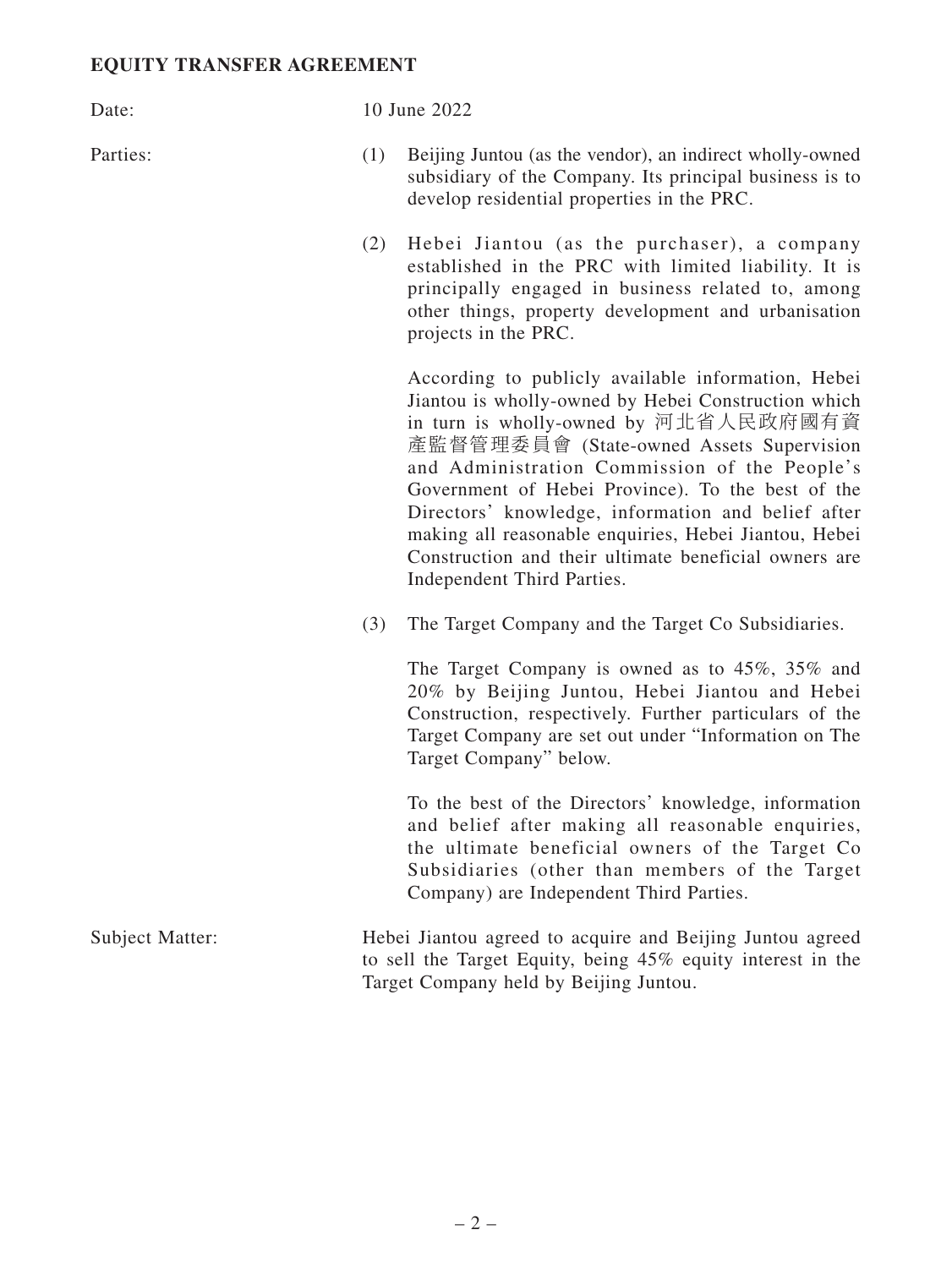# **Consideration**

The Consideration for the Disposal is approximately RMB68.9 million. It was determined after arm's length negotiations between the parties with reference to the unaudited consolidated net assets value of the Target Company attributable to the Target Equity as at 30 April 2022 of approximately RMB85.4 million and taking into account the current plans of the Target Group that envisage pre-sales of projects to commence no earlier than 2023.

Approximately RMB46.4 million ("**Completion Payment**") of the Consideration is to be paid on or before the Payment Deadline. Hebei Jiantou is required to deliver on or before the Bank Guarantee Deadline an irrevocable bank performance guarantee in favour of Beijing Juntou for the Completion Payment. The balance of Consideration of RMB22.5 million is to be settled solely out of 45% of the amounts recovered (net of related cost and expenses) ("**Net Recoveries**") from the legal proceedings for the recovery of an entrusted loan advanced by the Target Company in the principal amount of RMB50 million.

Beijing Juntou is entitled to receive and is obliged to bear 45% of any undistributed profits/ cumulative losses of the Target Company from 30 April 2022 to the date of the Completion ("**Transition Period**"), based on an audit of the Target Company's financial statements for that period in accordance with the generally accepted accounting principles in the PRC (the "**PRC GAAP**"). In addition, Beijing Juntou is also entitled to take up 45% share of the Net Recoveries or costs with respect to certain ongoing disputes of the Target Company and its subsidiaries specified in the Equity Transfer Agreement and/or referred to below.

# **Completion**

Completion is to take place within 15 days of receipt by Beijing Juntou of the irrevocable bank performance guarantees for the Completion Payment and part of the Shareholders' Loans (as defined below).

## **Repayment of Shareholders' Loans**

As at 30 April 2022, the Target Group had an aggregate outstanding indebtedness due to Beijing Juntou and its holding company in the amount of approximately RMB802.1 million (including the interest accrued thereon) (the "**Shareholders' Loans**").

Approximately RMB586.3 million of the Shareholders' Loans is to be repaid (together with interest accrued up to and including the Transition Period) on or before the Payment Deadline. Hebei Jiantou is also required to deliver irrevocable bank performance guarantees for such payment on or before the Bank Guarantee Deadline.

The remaining Shareholders' Loans of approximately RMB215.8 million in aggregate is to be settled solely upon receipt of 45% share of the Net Recoveries of the Target Group from (i) the enforcement of an arbitral award made in March 2022 in the amount of approximately RMB369.6 million in favour of the Target Group in relation to certain land acquisition fees; and (ii) a dispute involving claims by the Target Group for the recovery of certain land compensation fees in the total amount of approximately RMB110 million. The sums paid by the Target Group that were the subject matter of such award/claims were originally funded (on a pro-rata basis) by those remaining Shareholders' Loans.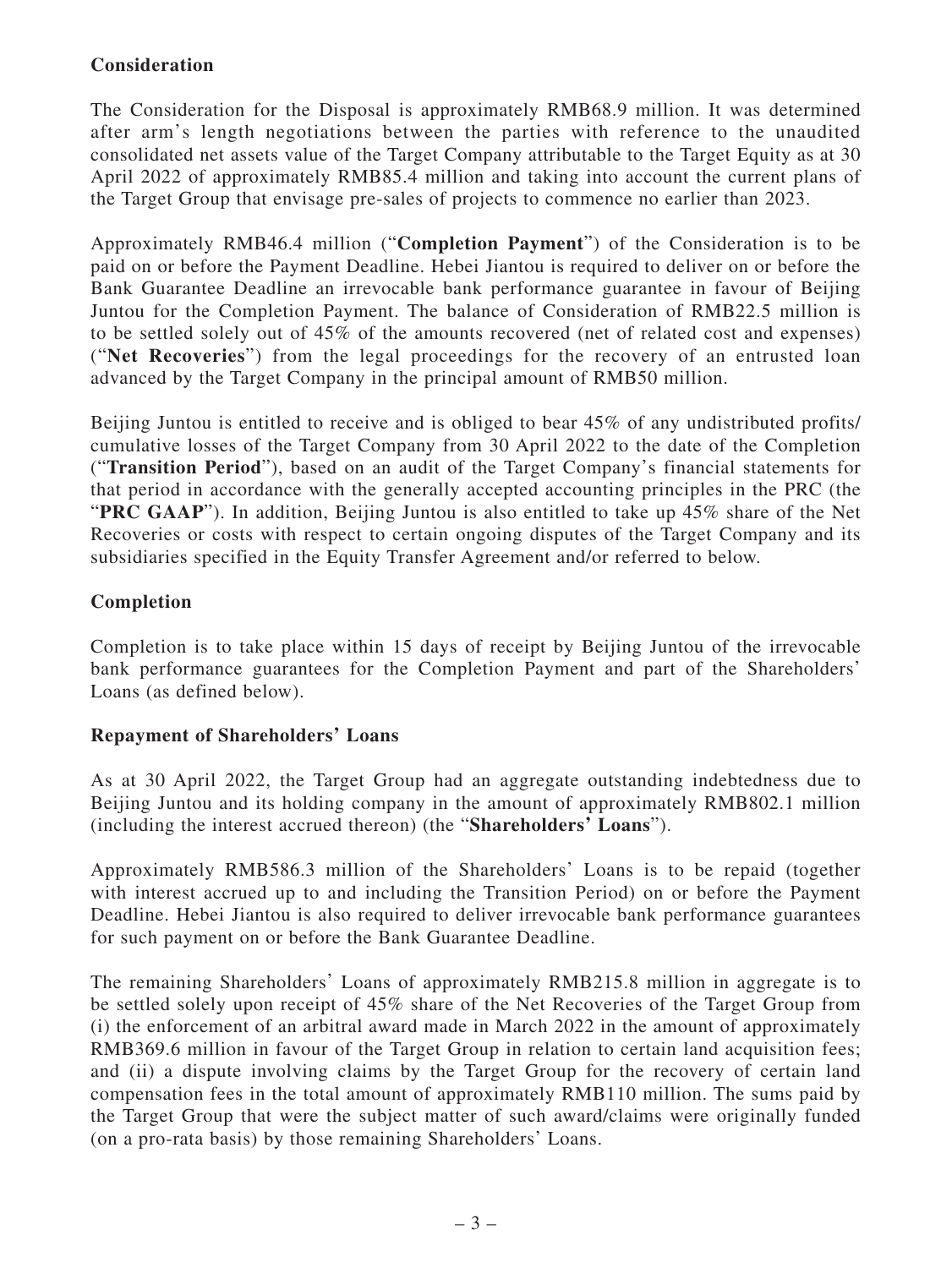## **INFORMATION ON THE TARGET COMPANY**

The Target Company is a company established in the PRC with limited liability with registered capital of RMB460 million, which has been fully paid-up. It is principally engaged in the business of construction of urban infrastructures in the PRC. The Target Company also engages in development of residential properties for sale through four subsidiaries (two of which it wholly-owns).

The audited consolidated net loss of the Target Group before and after taxation of the Target Group for each of the years ended 31 December 2020 and 2021 prepared in accordance with PRC GAAP were as follows:

|                                 | For the year ended<br>31 December |                                              |
|---------------------------------|-----------------------------------|----------------------------------------------|
|                                 | 2020<br><i>(audited)</i>          | 2021<br>RMB'million RMB'million<br>(audited) |
| Net loss before taxation (Note) | 93.0                              | 50.3                                         |
| Net loss after taxation (Note)  | 93.8                              | 52.2                                         |

Note: The development properties held by the Target Group are booked at cost and the net loss of the Target Group for each of the years ended 31 December 2020 and 2021 was attributable to both expenses for the development of the projects and the interest expenses accrued on the Shareholders' Loans owed by the Target Group.

The audited consolidated net asset value of the Target Group as at 31 December 2021 under PRC GAAP was approximately RMB93.8 million.

## **REASONS FOR AND THE BENEFIT AND FINANCIAL EFFECTS OF THE DISPOSAL AND USE OF PROCEEDS**

The Company is an investment holding company and the Group is principally engaged in property development and investment in the PRC and Hong Kong, with a focus on residential developments, investment and asset management businesses, and development, operation and management of toll roads through infrastructure joint ventures in the PRC and Indonesia.

The Group from time to time reviews its property development portfolio to optimize its mix. Having regard to the current plans that envisage pre-sales of the substantial projects undertaken by the Target Group to commence no earlier than 2023, the Disposal will allow the Group to substantially realise its investment in the Target Group and to re-deploy those cash resources (net of expenses incurred in connection with the Disposal) in and towards the working capital of the Group.

As at the date of this announcement, the Group holds 45% of equity interest in the Target Company through Beijing Juntou. Upon Completion of the Disposal, the Group will no longer hold any equity interest in the Target Company and the Target Company will cease to be an associate of the Company.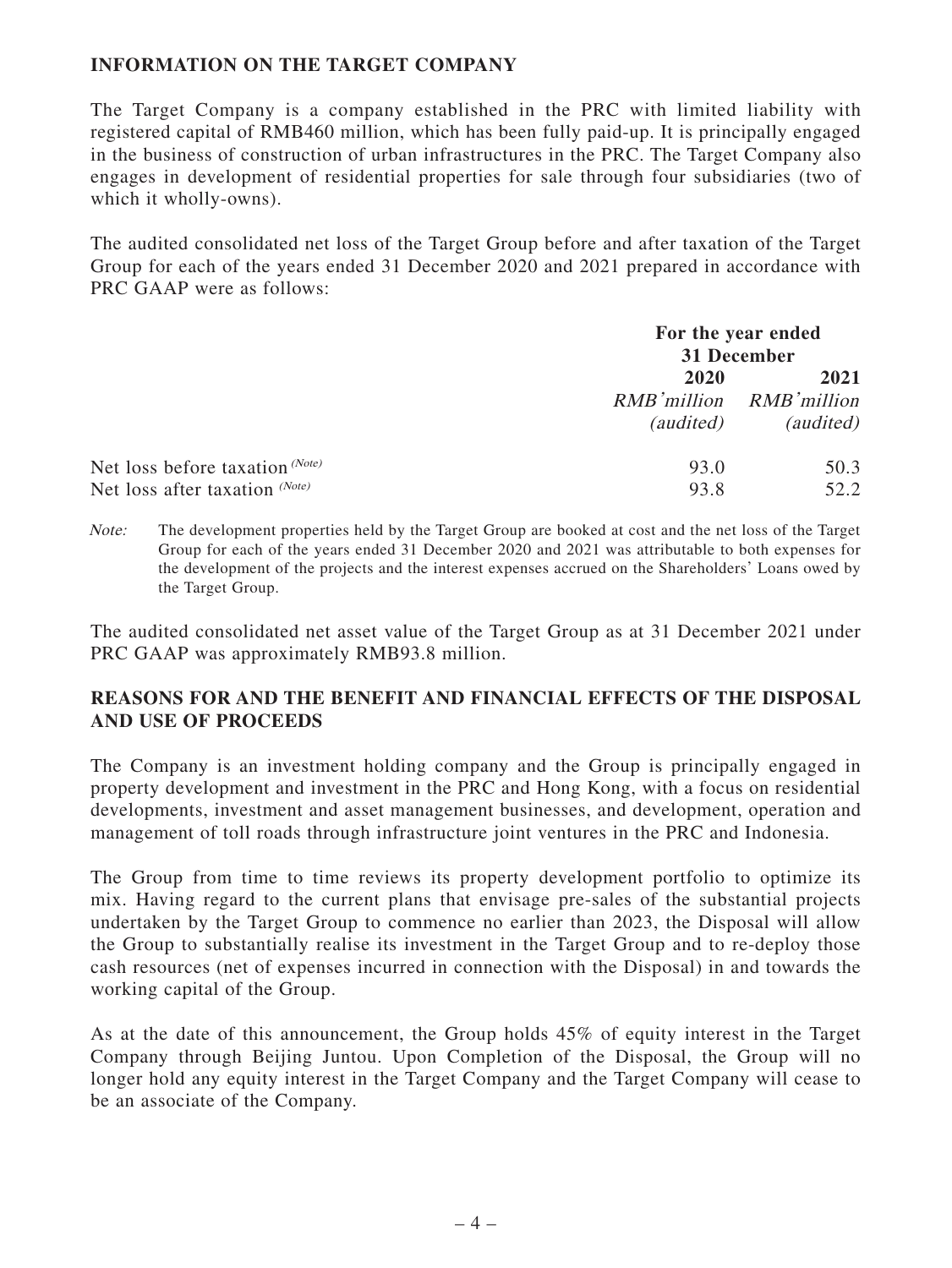The Company estimates that it will recognise a net loss of approximately RMB16.5 million as a result of the Disposal for the year ending 31 December 2022. Such result is calculated as the difference between: (i) the Consideration of approximately RMB68.9 million; (ii) the unaudited carrying value of the equity interest in the Target Company held by Beijing Juntou of RMB85.4 million as at 30 April 2022; and (iii) the related transaction costs, taxes and expenses of the Disposal. The effect of such net loss will be negligible to the Group after taking into account the interest payments to be received by the Group upon repayment of the Shareholders' Loans described above.

The Directors are of the view that the Disposal and the terms of the Equity Transfer Agreement are on normal commercial terms, and such terms are fair and reasonable and in the interests of the Company and its shareholders as a whole.

None of the Directors has a material interest in respect of the Disposal which requires him/ her to abstain from voting on the relevant board resolution.

# **LISTING RULES IMPLICATIONS**

As at the date of this announcement, the Group holds 45% of the equity interest in the Target Company through Beijing Juntou. Upon Completion of the Disposal, the Group will no longer have any equity interest in the Target Company and the Target Company will cease to be an associate of the Company.

As one or more applicable percentage ratios calculated in accordance with Rule 14.07 of the Listing Rules in respect of the Disposal contemplated under the Equity Transfer Agreement is more than 5% but less than 25%, the Disposal therefore constitutes a discloseable transaction for the Company, which is subject to the announcement requirement but exempt from the shareholders' approval requirement under the Listing Rules.

## **DEFINITIONS**

In this announcement, unless the context requires otherwise, the following expressions have the following meanings:

| "Bank Guarantee"<br>Deadline" | the deadline for Hebei Jiantou to deliver the irrevocable<br>bank performance guarantees in respect of the Completion<br>Payment and part of the Shareholders' Loans, being<br>5 business days from the date of the Equity Transfer<br>Agreement |
|-------------------------------|--------------------------------------------------------------------------------------------------------------------------------------------------------------------------------------------------------------------------------------------------|
| "Beijing Juntou"              | 北京雋投房地產開發有限公司 (Beijing Juntou Properties<br>Developments Co., Ltd.*), a company established in the<br>PRC and an indirect wholly-owned subsidiary of the<br>Company                                                                              |
| "Board"                       | the board of Directors                                                                                                                                                                                                                           |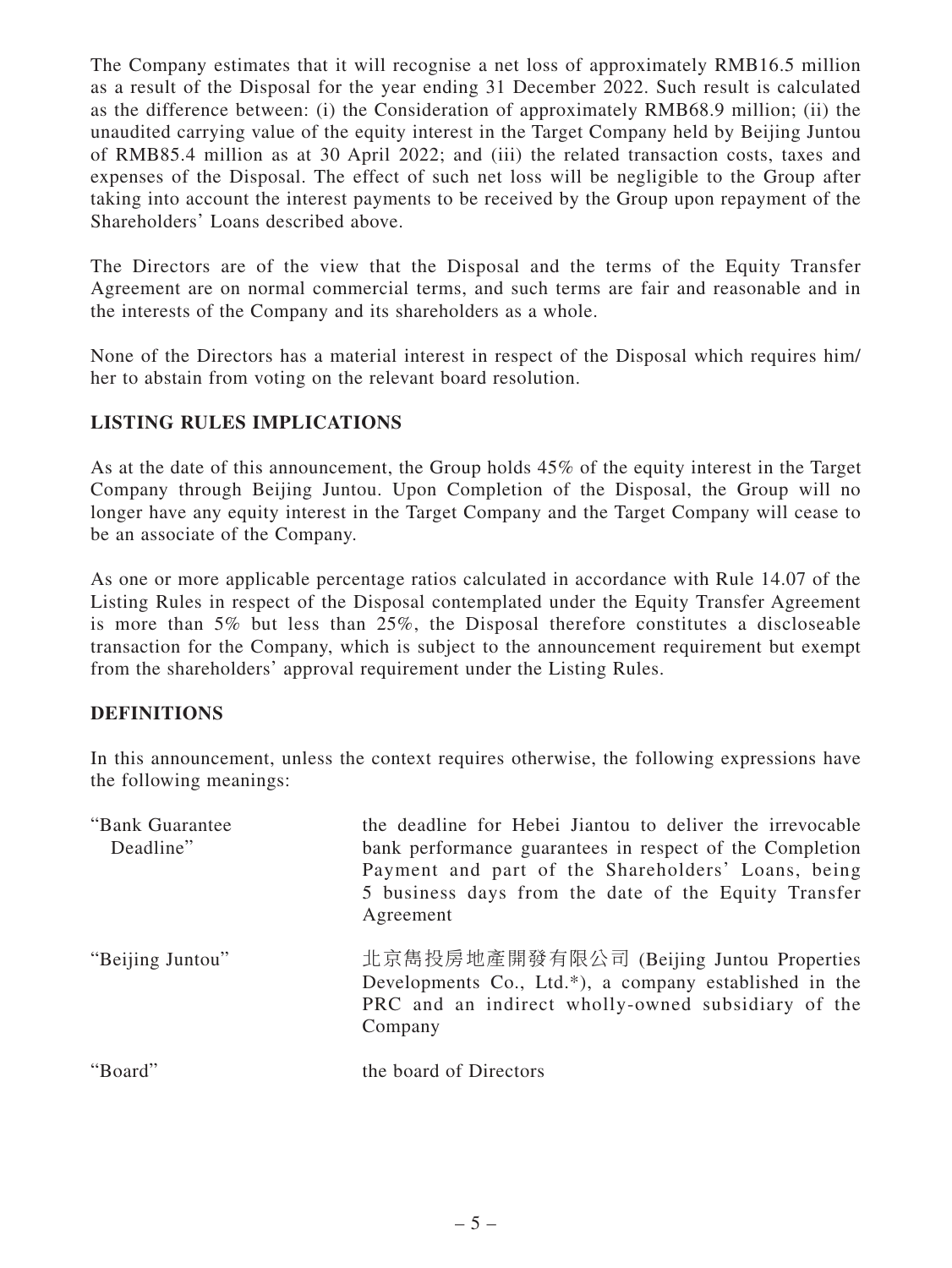| "Company"                             | Road King Infrastructure Limited, a company incorporated<br>in Bermuda with limited liability whose shares are listed on<br>the Main Board of the Stock Exchange                                                                         |
|---------------------------------------|------------------------------------------------------------------------------------------------------------------------------------------------------------------------------------------------------------------------------------------|
| "Completion"                          | the registration of change in ownership of the Target Equity<br>by the relevant administration of industry and commerce                                                                                                                  |
| "Consideration"                       | the consideration of the Disposal under the Equity Transfer<br>Agreement (being approximately RMB68.9 million)                                                                                                                           |
| " $Directory$ "                       | the director(s) of the Company                                                                                                                                                                                                           |
| "Disposal"                            | disposal of 45% equity interest in the Target Company to<br>Hebei Jiantou by Beijing Juntou pursuant to the terms and<br>conditions of the Equity Transfer Agreement                                                                     |
| "Equity Transfer<br>Agreement"        | the equity transfer agreement dated 10 June 2022 entered<br>into among Beijing Juntou, Hebei Jiantou and the Target<br>Group in relation to the Disposal and the repayment of the<br>Shareholders' Loans                                 |
| "Group"                               | the Company and its subsidiaries from time to time                                                                                                                                                                                       |
| "HK\$"                                | Hong Kong dollars, the lawful currency of Hong Kong                                                                                                                                                                                      |
| "Hong Kong"                           | the Hong Kong Special Administrative Region of the PRC                                                                                                                                                                                   |
| "Hebei Construction"                  | 河北建設投資集團有限責任公司 (Hebei Construction<br>& Investment Group Co., Ltd*), a company established in<br>the PRC, which holds of 20% equity interests in the Target<br>Company                                                                   |
| "Hebei Jiantou"                       | 河北建投城鎮化建設開發有限公司 (Hebei Jiantou<br>Urbanization Construction & Development Co., Ltd*), a<br>company established in the PRC, which holds 35% equity<br>interests in the Target Company and is the purchaser of the<br><b>Target Equity</b> |
| "Independent Third<br>Party $(ies)$ " | third party(ies) independent of and not connected with the<br>Company or its connected persons (as defined in the Listing<br>Rules)                                                                                                      |
| "Listing Rules"                       | the Rules Governing the Listing of Securities on the Stock<br>Exchange                                                                                                                                                                   |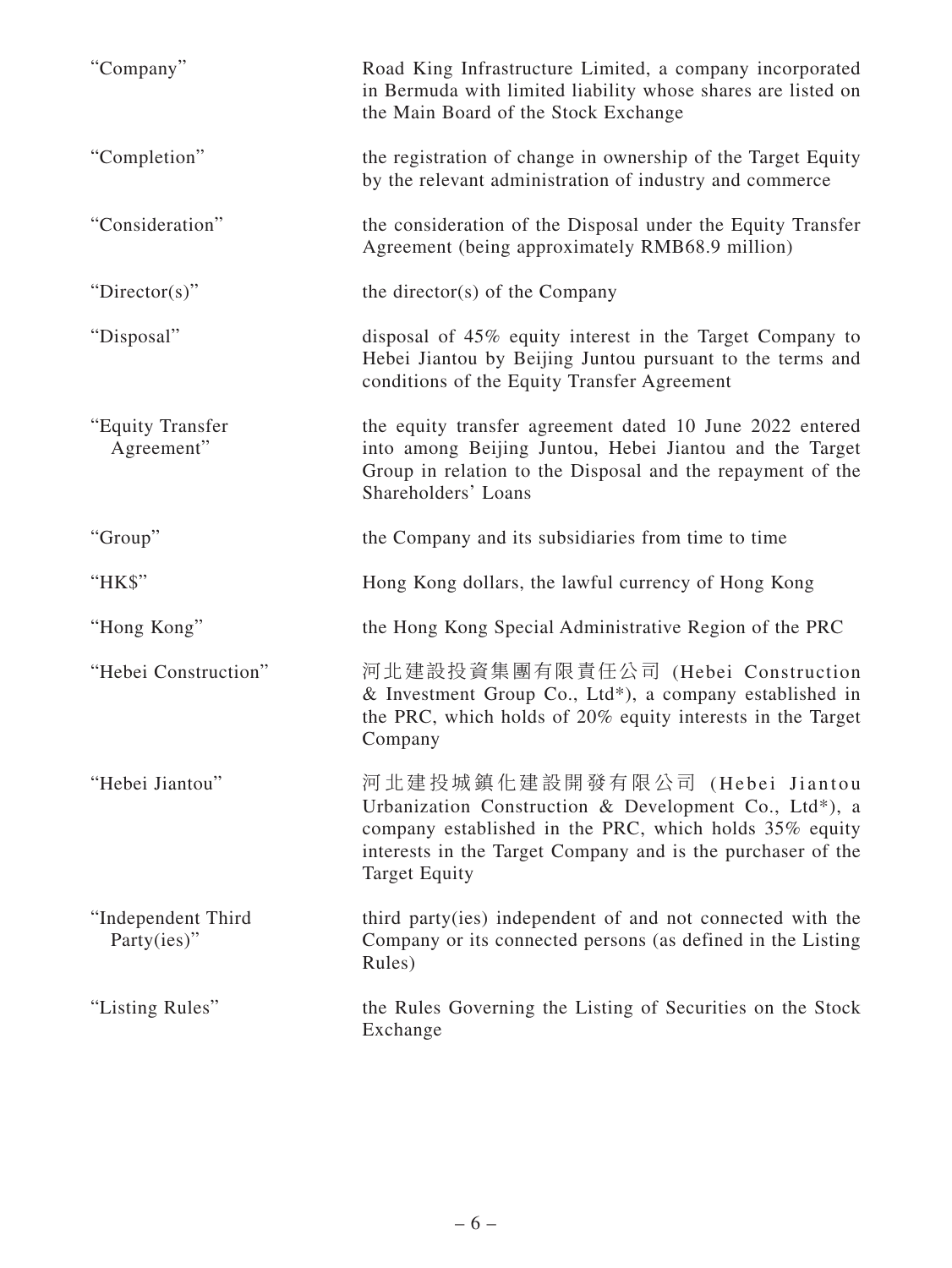| "Payment Deadline"       | the payment deadline for the Completion Payment and part<br>of the Shareholders' Loans, being 10 business days after the<br>Completion                                                                                                                                                                                                                                                                                                                                                                                                                                                                                                                                           |
|--------------------------|----------------------------------------------------------------------------------------------------------------------------------------------------------------------------------------------------------------------------------------------------------------------------------------------------------------------------------------------------------------------------------------------------------------------------------------------------------------------------------------------------------------------------------------------------------------------------------------------------------------------------------------------------------------------------------|
| "PRC"                    | the People's Republic of China                                                                                                                                                                                                                                                                                                                                                                                                                                                                                                                                                                                                                                                   |
| "RMB"                    | Renminbi, the lawful currency of the PRC                                                                                                                                                                                                                                                                                                                                                                                                                                                                                                                                                                                                                                         |
| "Stock Exchange"         | The Stock Exchange of Hong Kong Limited                                                                                                                                                                                                                                                                                                                                                                                                                                                                                                                                                                                                                                          |
| "Target Company"         | 河北建投路勁城鎮化建設開發有限公司 (Hebei Jiantou<br>Road King Urbanization Construction & Development Co.,<br>$Ltd^*$ ), a company established in the PRC                                                                                                                                                                                                                                                                                                                                                                                                                                                                                                                                        |
| "Target Co Subsidiaries" | the wholly-owned subsidiaries of the Target Company,<br>namely 河北可心農業開發有限公司 (Hebei Kexin<br>Agricultural Development Company Limited*) and 固<br>安建投置地房地產開發有限公司 (Guan Jiantou Real<br>Estate Development Limited*) and the non wholly-owned<br>subsidiaries of the Target Company, namely 河北建投雋惠<br>房地產開發有限公司 (Hebei Jiantou Junhui Real Estate<br>Development Company Limited*) and 永清建投雋圓房地<br>產開發有限公司 (Yongqing Jiantou Junyuan Real Estate<br>Development Company Limited*), all of which are limited<br>liability companies incorporated in the PRC and principally<br>engaged in, inter alia, the business of real estate property<br>development and management in the PRC |
|                          | 河北建投雋惠房地產開發有限公司 (Hebei Jiantou Junhui<br>Real Estate Development Company Limited*) is owned<br>as to 60% and 40% by the Target Company and 河北炳<br>祥房地產開發有限公司 (Hebei Bingxiang Real Estate<br>Development Co., Ltd.*) which in turn is wholly-owned by<br>賈佔國 (Jia Zanguo), respectively                                                                                                                                                                                                                                                                                                                                                                                          |
|                          | 永清建投雋圓房地產開發有限公司 (Yongqing Jiantou<br>Junyuan Real Estate Development Company Limited*)<br>is owned as to 80% and 20% by the Target Company and<br>永清縣天圓萬嘉農業發展有限公司 (Yongqing County<br>Tianyuan Wanjia Agricultural Development Co., Ltd.*,<br>which in turn is held by 傅俐鈞 (Fu Lijun) and 閆運芝 (Yan<br>Yunzhi)) respectively                                                                                                                                                                                                                                                                                                                                                      |